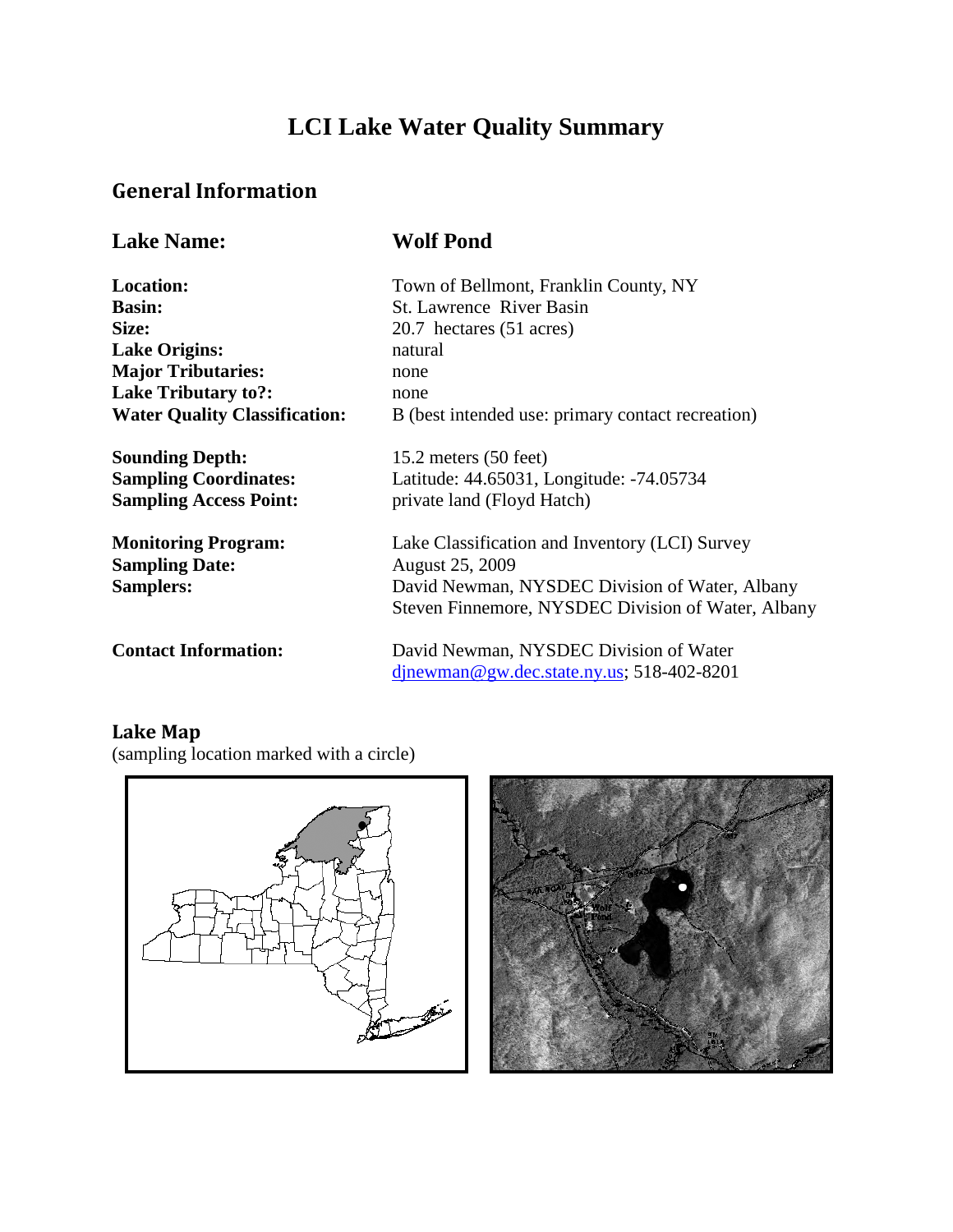### **Background and Lake Assessment**

Wolf Pond is a 50 acre private Adirondack Park lake in Franklin County, northeast of the town of Paul Smiths. All the land surrounding the lake is privately owned by a few landowners. There are only a few predominately seasonal use buildings on the lake. The lake's watershed is almost entirely forested although there has been some logging within the past 10 years around the lake. One of the landowners stated that the water level has been rising over the past several years. In the mid 1980's the lake had a baking soda treatment to help raise the pH level of the lake that was suffering from the impacts of acid rain.

Wolf Pond was included in the 2009 New York State DEC Division of Water's 2009 screening (single sampling event) Lake Classification and Inventory (LCI) survey of the St. Lawrence River Basin. Inclusion in this survey was due to a "Impaired Segment" listing in the February 2009 Saint Lawrence River Basin Waterbody Inventory and Priority Waterbodies List (WIPWL). The WIPWL states that, Aquatic life support in Wolf Pond are known to be impaired by low pH, a result of atmospheric deposition (acid rain). Historical monitoring by the Division of Fish Wildlife and Marine Resources showed that pH levels were below 5.0.

Wolf Pond can be generally characterized as *mesotrophic*, or moderately productive. The water clarity reading (TSI = 45, typical of *mesotrophic* lakes) was expected given the phosphorus reading (TSI = 47 typical of *mesotrophic* lakes) and the chlorophyll *a* reading (TSI = 43 typical of *mesotrophic* lakes). These data indicate baseline nutrient levels do not support persistent algal blooms in the lake.

The lake water was observed to have a slight brown coloration, which may be due to natural tannins in the water that come from weak organic acids found in the watershed. The water clarity was close to 3 meters, which was in the range of other lakes sampled in the St. Lawrence River Basin. There were two native species of water lilies observed in a small shallow area of the lake, with the majority of the lake being devoid of plant life. The acidic conditions in the lake may prevent most plant species from surviving in the lake.

Wolf Pond exhibits thermal stratification, in which depth zones (warm water on top, cold water on the bottom during the summer) are established, as in most NYS lakes greater than 6 meters in depth. The thermocline in the lake was around 4 meters in late August. Hypoxic (reduced oxygen content) conditions were found below 4 meters with anoxic (without oxygen) conditions in the bottom 3 meters of the pond. Surface pH readings were below 5 indicating that the acidic conditions recorded in the early 1980's have returned. Due to equipment failure a conductivity reading was not able to be taken. Softwater is typically found in water bodies throughout the Adirondacks and is a function of the underlying soil and rock types for the area. The oxygen reduction potential (ORP) readings dropped below zero in the in the deepest few meters of the pond, indicating that oxygen deficits may be persistent.

The lake appears to be typical of other acidified Adirondack waterbodies. The acidic conditions are unlikely to support a strong lake fisheries, although fisheries survival cannot be fully evaluated through this monitoring program. The hypoxic and anoxic conditions found below the thermocline are also not supportive of aquatic life.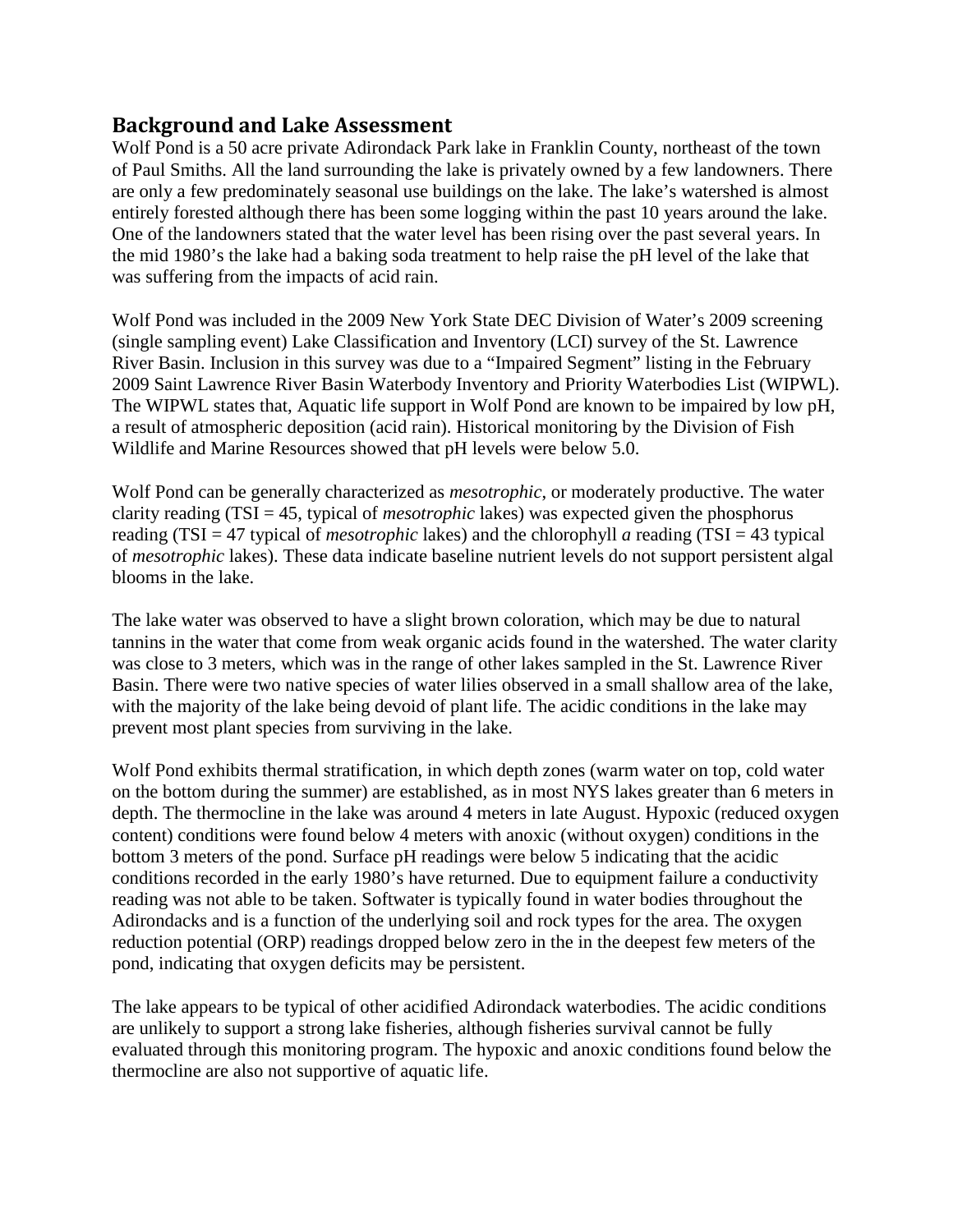The soluble (available) phosphorus levels makes up a high percentage of the total phosphorus, suggesting primary algal production may not be limited by phosphorus. In the case of Wolf Pond, acidic conditions probably limits algae. Total phosphorus levels were high in the bottom waters, which may be due to the oxygen deficiencies that allow phosphorus bound in the sediments to be released into the water column. There were elevated iron levels in the bottom waters which is typically seen in water bodies experiencing oxygen deficiencies. However, nitrate and ammonia levels were low, which would not be indicative of persistent oxygen deficiencies. Chloride and other ion levels were low, which is typical for waterbodies in highly forested watersheds lacking development.

## **Evaluation of Lake Condition Impacts to Lake Uses**

## **Potable Water (Drinking Water)**

Wolf Pond is not classified for use as a potable water supply. Although the LCI data are not sufficient to evaluate potable water use, these data suggest that the lake water require substantial treatment to serve as a potable water supply. pH levels in the surface and bottom waters would not meet drinking water standards and the elevated iron levels are also above drinking water standards.

## **Contact Recreation (Swimming)**

Wolf Pond is classified for contact recreation- swimming and bathing. Landowners indicated that they do occasionally swim and scuba dive in the pond. Bacteria data are needed to evaluate the safety to Wolf Pond for swimming-these are not collected through the LCI. The data collected through the LCI do not indicate any issues that would prevent the lake form being used for swimming. The water clarity was well above the State Department of Health's guidance value of 1.2 meters.

## **Non-Contact Recreation (Boating and Fishing)**

These data did not indicate anything that would prevent the lake from being used for boating. Due to low pH levels fish may not be surviving in the pond, as discussed below.

## **Aquatic Life**

Low pH levels and the reduced oxygen levels in the lake may not be supportive of aquatic life. Additional biological studies would need to be conducted to fully evaluate impacts to aquatic life.

## **Aesthetics**

These data indicate that there are no impacts to the aesthetics of the lake.

## **Additional Comments**

1. Periodic surveillance for invasive exotic plant species may help to prevent the establishment and spread of any new invaders, given the escalating problems with exotic aquatic weeds. Insuring any boats brought to the pond are cleaned well before placing them in the lake will help prevent inadvertent introductions to the pond.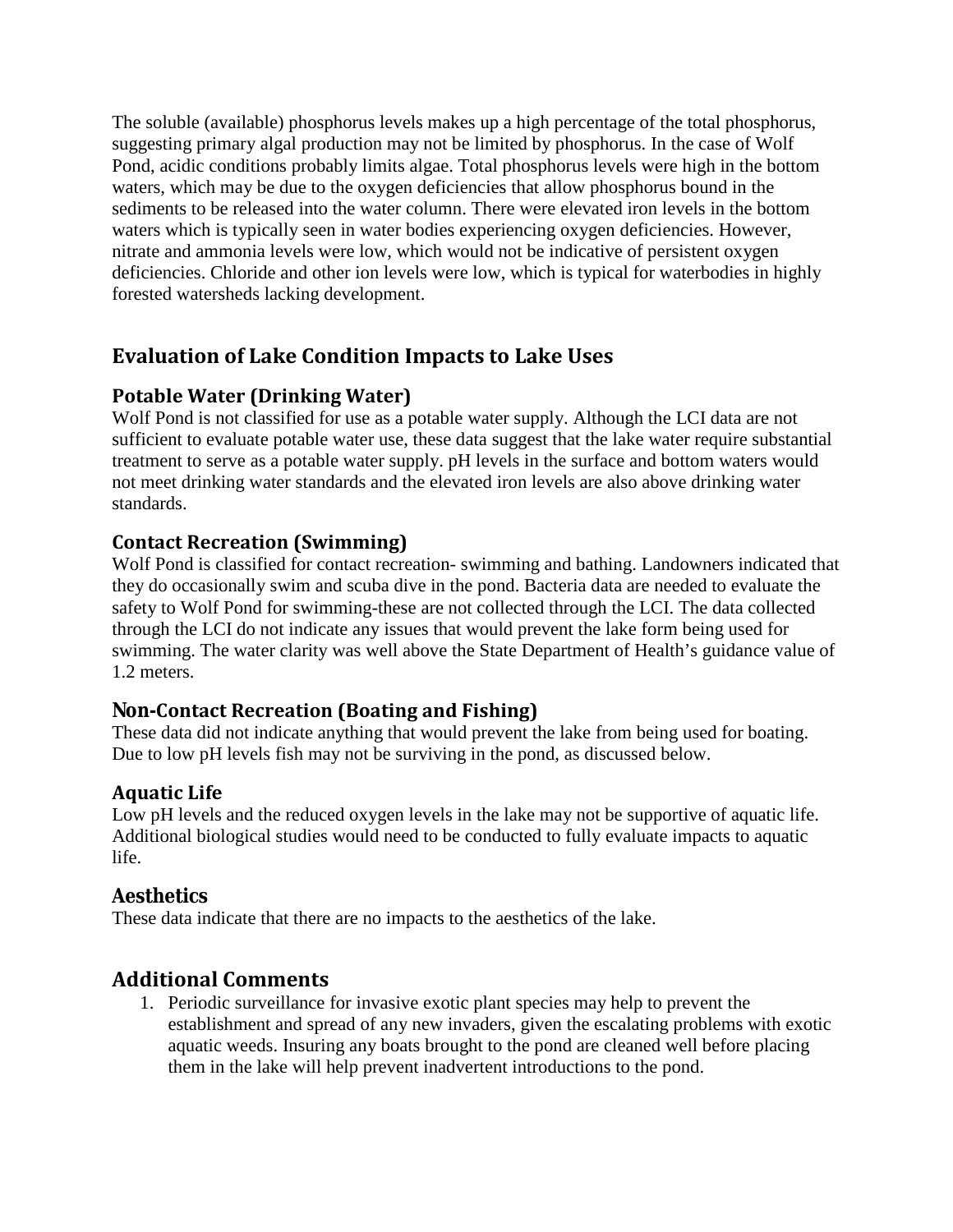2. Concerns about varying water levels due to excessive (episodic) seepage cannot be evaluated through this program, and would need to be investigated through other means.

### **Aquatic Plant IDs**

| <b>Exotic Plants:</b> | none ob       |
|-----------------------|---------------|
| <b>Native Plants:</b> | <b>Nuphar</b> |
|                       |               |

served sp. (yellow water lily) *Nymphaea sp.* (white water lily)

## **Time Series: Depth Profiles**



## **Time Series: Trophic Indicators**

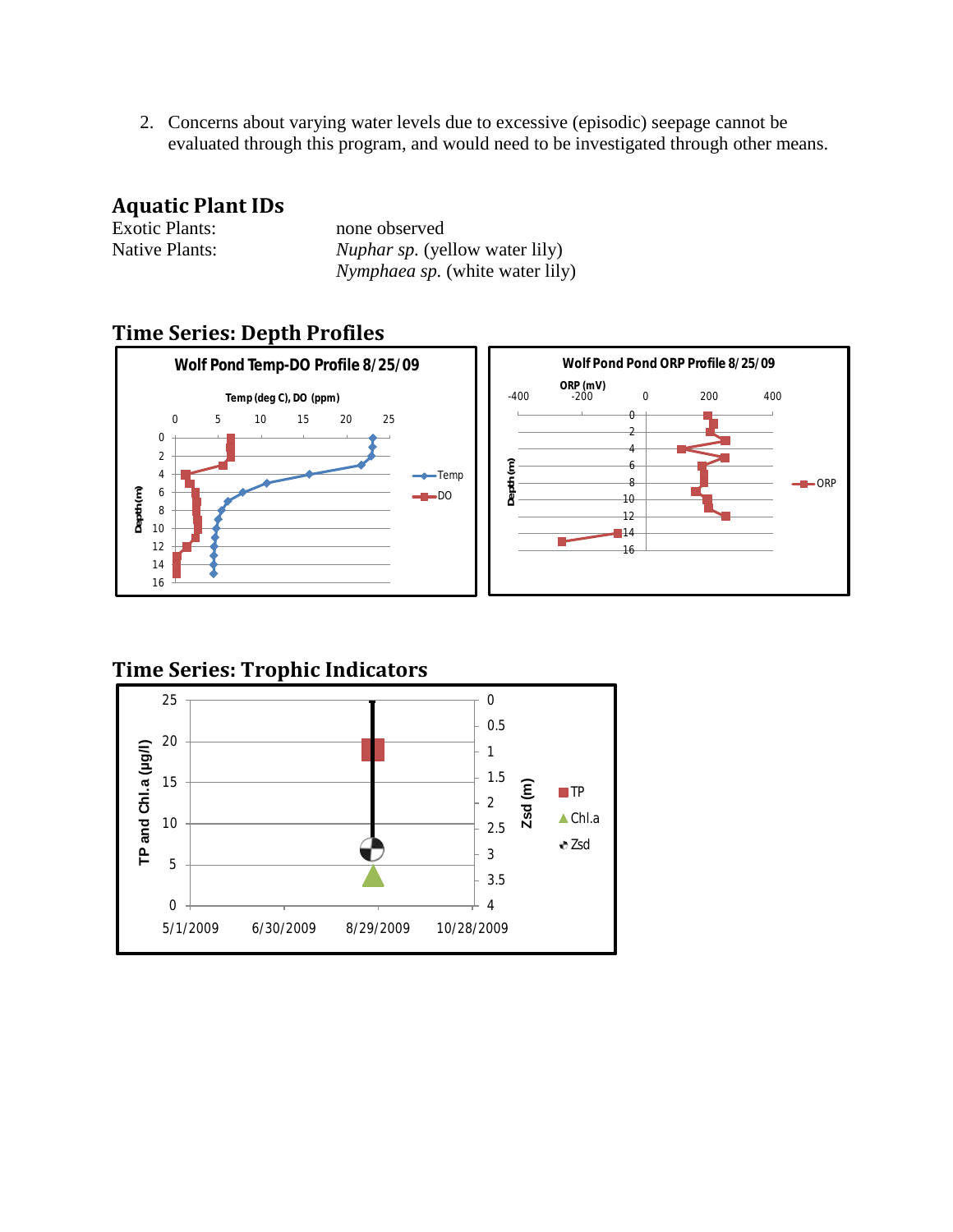# **WQ Sampling Results**

# **Surface Samples**

|                     | <b>UNITS</b>    | <b>Reading</b> | <b>Scientific Classification</b>  | <b>Regulatory Comments</b>                       |
|---------------------|-----------------|----------------|-----------------------------------|--------------------------------------------------|
| <b>SECCHI</b>       | meters          | 2.9            | Mesotrophic                       | Readings does not violate DOH guidance value     |
| TSI-Secchi          |                 | 44.7           | Mesotrophic                       | No pertinent water quality standards             |
| <b>TP</b>           | mg/1            | 0.019          | Mesotrophic                       | Readings does not violate DEC guidance values    |
| TSI-TP              |                 | 46.6           | Mesotrophic                       | No pertinent water quality standards             |
| <b>TSP</b>          | mg/1            | 0.0147         | High % soluble Phosphorus         | No pertinent water quality standards             |
| NOx                 | mg/1            | 0.0054         | Low nitrate                       | Reading does not violate guidance                |
| NH <sub>4</sub>     | mg/1            | 0.025          | Low ammonia                       | Reading does not violate guidance                |
| <b>TKN</b>          | mg/l            | 0.48           | Low organic nitrogen              | No pertinent water quality standards             |
| TN/TP               | mg/1            | 56.20          | Phosphorus Limited                | No pertinent water quality standards             |
| <b>CHLA</b>         | $\frac{u g}{l}$ | 3.7            | Mesotrophic                       | No pertinent water quality standards             |
| TSI-<br><b>CHLA</b> |                 | 43.4           | Mesotrophic                       | No pertinent water quality standards             |
| Alkalinity          | mg/l            | ND             | Poorly Buffered                   | No pertinent water quality standards             |
| <b>TCOLOR</b>       | ptu             | ND             | Uncolored                         | No pertinent water quality standards             |
| <b>TOC</b>          | mg/1            | 5.1            |                                   | No pertinent water quality standards             |
| Ca                  | mg/1            | 0.298          | Does Not Support Zebra<br>Mussels | No pertinent water quality standards             |
| Fe                  | mg/1            | 0.197          |                                   | Reading does not violate water quality standards |
| Mn                  | mg/1            | 0.0113         |                                   | Reading does not violate water quality standards |
| Mg                  | mg/1            | 0.103          |                                   | Reading does not violate water quality standards |
| $\rm K$             | mg/1            | 0.254          |                                   | No pertinent water quality standards             |
| Na                  | mg/1            | 0.837          |                                   | Reading does not violate water quality standards |
| Cl                  | mg/l            | 2              | Little impact from road salt      | Reading does not violate water quality standards |
| SO <sub>4</sub>     | mg/1            | 2.2            |                                   | Reading does not violate water quality standards |

# **Bottom Samples**

|                         | <b>UNITS</b> | Reading | <b>Scientific Classification</b>         | <b>Regulatory Comments</b>                       |
|-------------------------|--------------|---------|------------------------------------------|--------------------------------------------------|
| TP-bottom               | mg/1         | 0.0519  | Elevated deepwater phosphorus            | No pertinent water quality standards             |
| TSP-<br>bottom          | mg/1         | 0.0384  | High % soluble phosphorus                | No pertinent water quality standards             |
| $NOx-$<br><b>bottom</b> | mg/1         | 0.0103  | No evidence of DO depletion              | Reading does not violate water quality standards |
| $NH4-$<br>bottom        | mg/l         | 0.32    | Evidence of DO depletion                 | Reading does not violate water quality standards |
| TKN-<br><b>bottom</b>   | mg/1         | 0.72    |                                          | No pertinent water quality standards             |
| $Alk-$<br>bottom        | mg/1         | $-2$    | Poorly Buffered                          | No pertinent water quality standards             |
| TCOLOR-<br>bottom       | ptu          | 20      | <b>Weakly Colored</b>                    | No pertinent water quality standards             |
| TOC-<br>bottom          | mg/1         | 5.5     |                                          | No pertinent water quality standards             |
| Ca-bottom               | mg/1         | 0.383   | Does Not Support Zebra<br><b>Mussels</b> | No pertinent water quality standards             |
| Fe-bottom               | mg/1         | 0.613   | Taste or odor likely                     | Reading violates water quality standards         |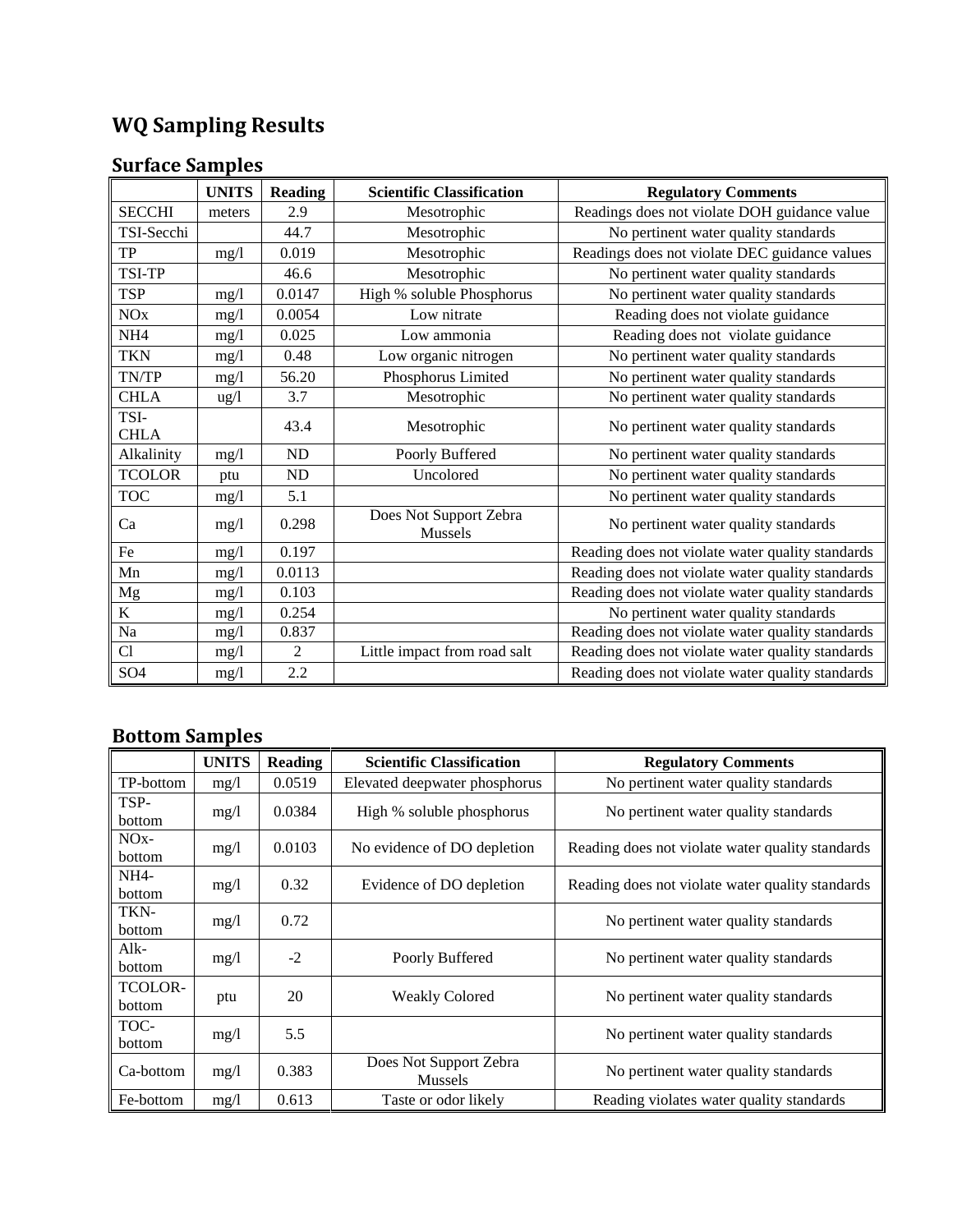|                           | <b>UNITS</b> | <b>Reading</b>  | <b>Scientific Classification</b>        | <b>Regulatory Comments</b>                       |
|---------------------------|--------------|-----------------|-----------------------------------------|--------------------------------------------------|
| $Mn-$<br>bottom           | mg/1         | 0.0232          |                                         | Reading does not violate water quality standards |
| Mg-<br><b>bottom</b>      | mg/l         | 0.0991          |                                         | Reading does not violate water quality standards |
| K-bottom                  | mg/l         | 0.278           |                                         |                                                  |
| Na-bottom                 | mg/1         | 0.912           |                                         | Reading does not violate water quality standards |
| Cl-bottom                 | mg/l         | 2               |                                         | Reading does not violate water quality standards |
| SO <sub>4</sub><br>bottom | mg/l         | 2.3             |                                         | Reading does not violate water quality standards |
| As-bottom                 | mg/l         | Not<br>detected | No evidence of potable water<br>threats | Reading does not violate guidance value          |

# **Bottom Sample (Continued)**

## **Lake Perception**

|                            | <b>UNITS</b>     | Reading | <b>Scientific Classification</b>    | <b>Regulatory Comments</b>           |
|----------------------------|------------------|---------|-------------------------------------|--------------------------------------|
| <b>WQ</b><br>Assessment    | $1-5, 1$<br>best | C.      | Not Quite Crystal Clear             | No pertinent water quality standards |
| Weed<br>Assessment         | 1-5, 1<br>best   |         | <b>Plants Visible Below Surface</b> | No pertinent water quality standards |
| Recreational<br>Assessment | $1-5, 1$<br>best |         | <b>Excellent for Most Uses</b>      | No pertinent water quality standards |

# **Legend Information**

### **General Legend Information**

| Surface Samples       | $=$ integrated sample collected in the first 2 meters of surface water               |
|-----------------------|--------------------------------------------------------------------------------------|
| <b>Bottom Samples</b> | $=$ grab sample collected from a depth of approximately 1 meter from the lake bottom |
| <b>SECCHI</b>         | $=$ Secchi disk water transparency or clarity - measured in meters (m)               |
| <b>TSI-SECCHI</b>     | $=$ Trophic State Index calculated from Secchi, $= 60 - 14.41*$ ln(Secchi)           |
|                       |                                                                                      |

# **Laboratory Parameters**

| N <sub>D</sub>  | $=$ Non-Detect, the level of the analyte in question is at or below the laboratory's detection |
|-----------------|------------------------------------------------------------------------------------------------|
|                 | limit                                                                                          |
| TP              | $=$ total phosphorus- milligrams per liter (mg/l)                                              |
|                 | Detection limit = $0.003$ mg/l; NYS Guidance Value = $0.020$ mg/l                              |
| TSI-TP          | = Trophic State Index calculated from TP, = $14.42*ln(TP*1000) + 4.15$                         |
| <b>TSP</b>      | $=$ total soluble phosphorus, mg/l                                                             |
|                 | Detection $\lim_{t=0}$ = 0.003 mg/l; no NYS standard or guidance value                         |
| NOx             | $=$ nitrate + nitrite nitrogen, mg/l                                                           |
|                 | Detection limit = $0.01$ mg/l; NYS WQ standard = $10$ mg/l                                     |
| NH <sub>4</sub> | $=$ total ammonia, mg/l                                                                        |
|                 | Detection limit = $0.01$ mg/l; NYS WQ standard = $2$ mg/l                                      |
| <b>TKN</b>      | $=$ total Kjeldahl nitrogen ( $=$ organic nitrogen + ammonia), mg/l                            |
|                 | Detection $\text{limit} = 0.01 \text{ mg/l}$ ; no NYS standard or guidance value               |
| TN/TP           | = Nitrogen to Phosphorus ratio (molar ratio), = $(TKN + NOx)*2.2/TP$                           |
|                 | $>$ 30 suggests phosphorus limitation, $<$ 10 suggests nitrogen limitation                     |